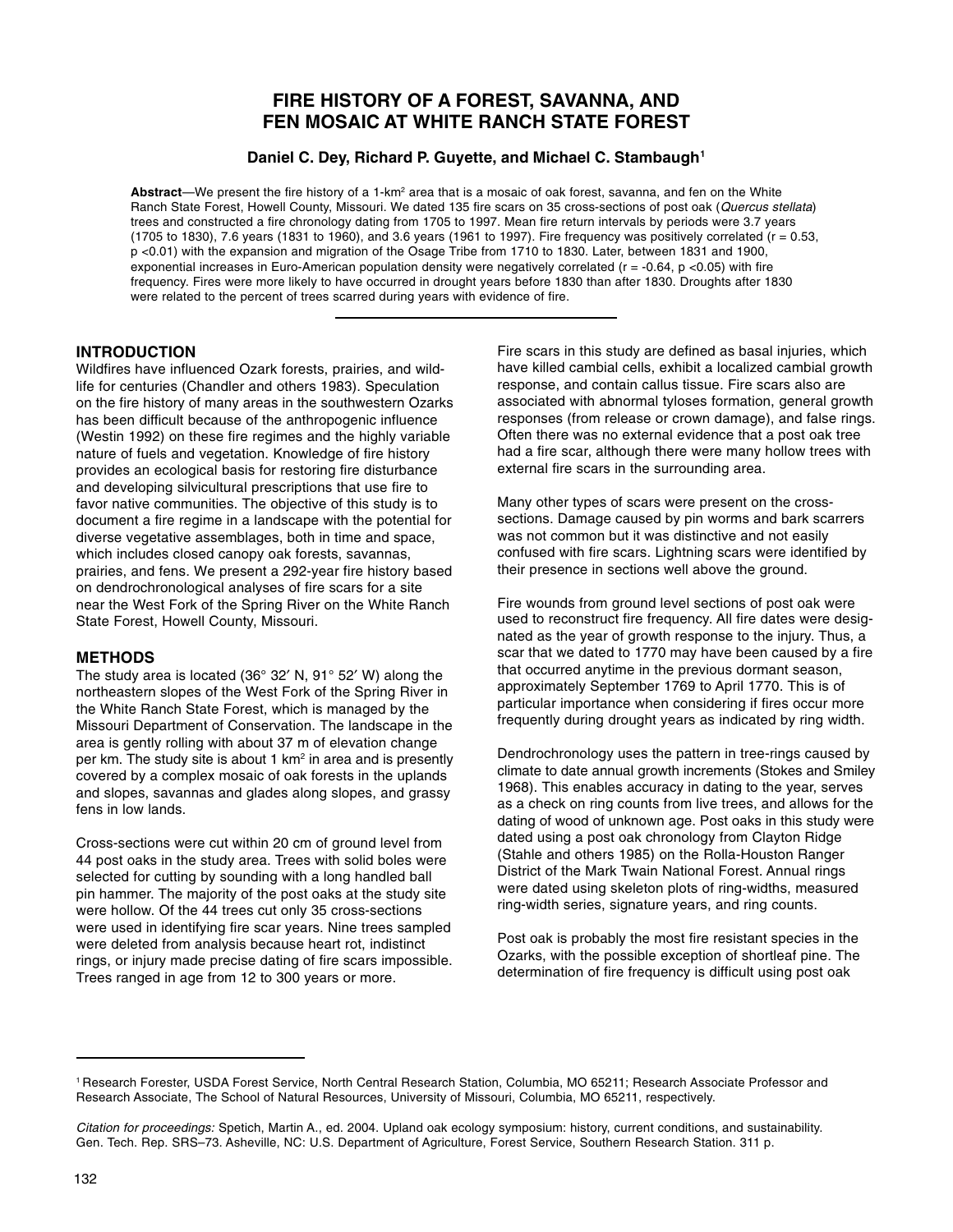because this species is very resistant to scarring by low intensity fires. Paulsell (1957) noted that only 10 percent of the post oaks were scarred in annually burned plots, whereas 23 percent of the post oaks were scarred in the periodic burn plots. On the periodically burned plots, litter build up may have resulted in greater fire intensities that were capable of scarring more trees. This relationship between fuel buildup, fire intensity, and ability to scar trees may result in an under estimate of the number of fires in post oaks growing under low intensity surface fire regimes. More important, however, is the under estimation of fire frequency due to scarring resistance in post oak. For example, only one scar may be produced for every four to ten exposures to low intensity fires. Thus, mean fire intervals determined from fire scars on oak trees should be viewed as minimum fire return intervals.

We also attempted to sample trees in various size classes to minimize the effect that tree size has on scarring and to increase the accuracy of the composite fire chronology. Further, we constructed a composite fire scar chronology (Stokes and Dieterich 1980) from all of the 135 fire scars identified on the 35 dated cross-sections. Percent of trees scarred in any given fire year was determined by dividing the number of sample trees with ring records in a fire year by the number of trees with scars and multiplying by 100.

# **RESULTS AND DISCUSSION Fire Frequency**

A fire scar chronology composed of all the fire scars from the sample of 35 post oaks dated is given in figure 1. The frequency of fire, as mean fire return intervals (MFI), is summarized for various historic or cultural periods over the last 292 years in the  $1$ -km<sup>2</sup> study area in table 1. The mean fire return interval was similar for the Native American Period (1711 to 1830) and the Modern Period (1961 to 1997), but the fire scar record indicates that fires burned less frequently during Euro-American settlement and development (1831 to 1960). The percent of trees scarred was significantly

#### **Table 1—Mean fire return intervals by historic periods**

|                             |     |               | Trees scarred<br>(percent) |                    |
|-----------------------------|-----|---------------|----------------------------|--------------------|
|                             |     |               |                            | Scar               |
| Historic period             | MFI | Range         | All years                  | vears              |
|                             |     | - - vears - - |                            |                    |
| Native American             |     |               |                            |                    |
| $(1711 - 1830)$             | 3.7 | $1 - 13$      | 4.3 <sup>a</sup>           | $17.5^{\circ}$     |
| Euro-American<br>settlement |     |               |                            |                    |
| $(1831 - 1960)$             | 7.6 | $2 - 17$      | 0.7 <sup>b</sup>           | 5.6 <sup>b</sup>   |
| Modern agriculture          |     |               |                            |                    |
| $(1961 - 97)$               | 3.6 | $1 - 7$       | 3.4 <sup>ab</sup>          | 12.8 <sup>ab</sup> |
| All periods (1711-1997)     | 4.9 | $1 - 17$      | 2.6                        | 13.2               |

Mean fire return intervals (MFI) are for the presence of fire (a fire scar on at least 1 of 35 samples) in all or part of the 1-km<sup>2</sup> study area.

Statistics with the same superscript letters on different lines are not significantly different ( $\alpha$  = 0.05).

different (t=5.1, p <0.0001) for the two periods, 1711 to 1830 and 1831 to 1960. The mean percent of trees scarred during the Native American and Modern Periods was four to six times that of the period of Euro-American settlement and development (table 1). Fire frequency and percent of trees scarred were not significantly different (t=1.78,p=0.08) between the two periods, 1711 to 1830 and 1961 to 1997 because of the high variance and short duration of the Modern period. However, there certainly could be significant ecological differences resulting from fires during these two periods. Mean fire return intervals (MFI) at White Ranch State Forest are similar to those at three other study sites (table 2) that also have oak forest and savanna vegetation (Guyette and Cutter 1991; Cutter and Guyette 1994; Guyette and McGinnes 1982) in the Missouri Ozarks.



Figure 1—Composite fire scar chronology and percent of trees scarred by fire year for the study site at White Ranch State Forest, Howell County, MO.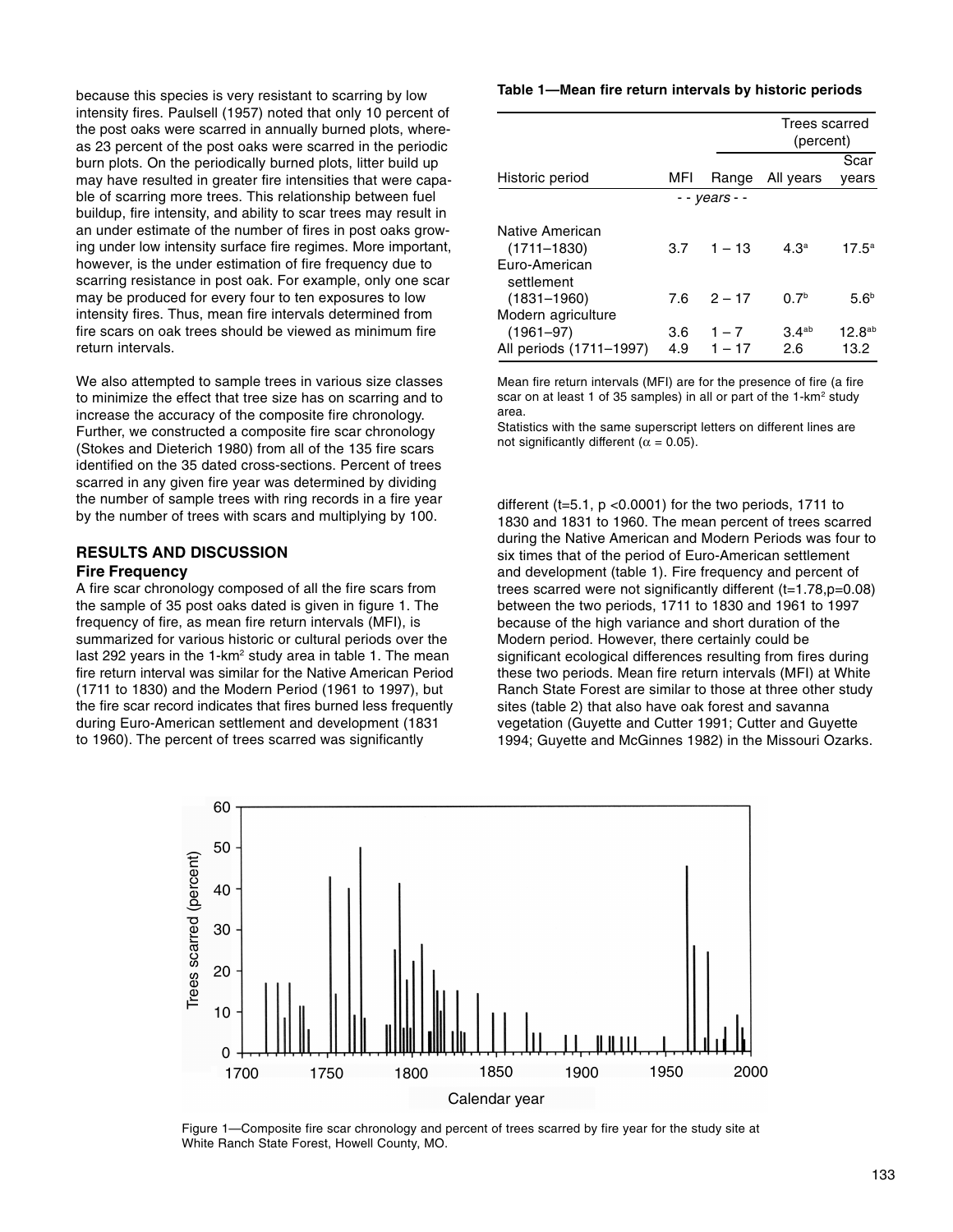| Table 2-A comparison of mean fire return intervals |
|----------------------------------------------------|
| at White Ranch State Forest, Caney Mountain        |
| Wildlife Refuge, Laclede County, and Cedar Glades  |

| Period    | <b>WRSF</b> |     | CMWR LACCO | <b>CEDAR</b> |
|-----------|-------------|-----|------------|--------------|
|           |             |     |            |              |
| 1710-1830 | 3.7         | 4.8 | 3.0        | 3.3          |
| 1831-1980 | 7.6         | 6.9 | 12.5       | 9.4          |

WRSF = White Ranch State Forest; CMWR = Caney Mountain Wildlife Refuge; LACCO = Laclede County; CEDAR = Cedar Glades.

All sites are more than 50 km from the White Ranch State Forest.

#### **Climate, Fire Occurrence, and Fire Severity**

The mean reconstructed Palmer Hydrologic Drought Index (Cleaveland and Stahle 1996) for all fire years before 1830 was -0.66 compared to a mean of +0.32 for all fire years after 1830 (table 3). Before 1830, drought was an important factor in the occurrence of fire years, but after 1830 fires burned in years of above average precipitation. This may be because drought increased the probability of fires spreading to the study site or because Native Americans chose the most severe fire weather to ignite fires. Both factors probably contributed to the occurrence of fires in years of growing season drought before 1830. Others (e.g., Sutherland 1997) have noted the general lack of correspondence between fire years with drought years after 1830.

When the percent of trees scarred is calculated based on those years with evidence of fire, there is no significant correlation between growing season drought and the percent of trees scarred before 1830, but there is a significant correlation ( $r = -0.47$ ,  $p = 0.01$ ) between growing season drought and the percent of trees scarred after 1830. This indicates that before 1830 growing season droughts had more of an effect on the year of occurrence of a fire and little effect on the severity of fire at the study site. The opposite relationship occurs after 1830 when growing season drought does not affect the year of occurrence of fire but is related to the severity (percent of trees scarred) of fire.

# **Cultural Interpretations**

In 1818, Schoolcraft (1821) observed several abandoned "Indian camps" just below the confluence of Bryant Creek and the North Fork of the White River. These camps were west of the study site separated by 40 km of gently rolling terrain. The study site also lies near the confluence of two streams, the West and South Forks of the Spring River. Schoolcraft also commented on the abundance of bear, elk, deer, and beaver in the area. Thus, geographic location at the confluence of rivers, the distance from sites of known Native American occupation, and the abundance of game suggests that there was reason for a human population within the vicinity of the study site before Euro-American settlement of the area.

### **Population, Land Use, and Fire**

Population and agriculture are two factors that greatly affect anthropogenic fire regimes. Fire history at the White Ranch State Forest shows a changing relationship to these important factors. Fire frequency at the study site was positively correlated ( $r=0.53$ ,  $p < 0.01$ ) with the expansion (Wiegers 1985) and migration (Wolferman 1997) of the Osage Tribe (Marriott 1974) between 1710 to 1830 (table 4). During the latter part of this period, Shawnee, Delaware, and Cherokee were migrating through the area (Weslager 1978) and they may have contributed to the frequency of fire at the study site. A positive relationship between fire frequency and human population makes sense (Guyette and Cutter 1997) because more people usually cause more ignitions, especially at low levels of human population density. In contrast, exponential increases in Euro-American population density between 1830 and 1900 were negatively correlated  $(r = -0.63)$ , p <0.05) with the scarring of trees. How human population density during this period (1830 to 1900) affected the frequency of fire is not well understood and is addressed in the next section.

Population density is not significantly correlated with the percent of trees scarred during the 1900s. This relationship is expected as population density increases because a complex of cultural factors controls the frequency of fire. Anthropogenic fire is affected by changes in land use, in the type of ownership, in the price of timber and the price of beef, the value of real estate, and by the adoption of fire suppression policies. Since 1960, there has been a

| Period                                              | <b>PHDI</b> | %TREE X PHDI                                          | PHDI<br>$(\%$ TREE > 6) |
|-----------------------------------------------------|-------------|-------------------------------------------------------|-------------------------|
| Native American<br>$(1711 - 1830)$<br>Euro-American |             | $-0.66$ (n = 31) $r = -0.47$ (p = 0.01)               | $-0.97$ (n = 24)        |
| $(1831 - 1997)$                                     |             | $+0.32$ (n = 24) $r = +0.04$ (p = 0.80) -1.22 (n = 7) |                         |

**Table 3—Drought and the percent of trees scarred by historic period**

%TREE = percent of trees scarred; PHDI = Palmer Hydrologic Drought Index. Negative values of the reconstructed Palmer Hydrologic Drought Index represent relatively dry periods (Cleavland and Stahle 1996). Correlations are given for the percent of trees scarred and the PHDI (%TREE X PHDI). The PHDI is also given for only those years with multiple scarring of trees (percent trees scarred > 6).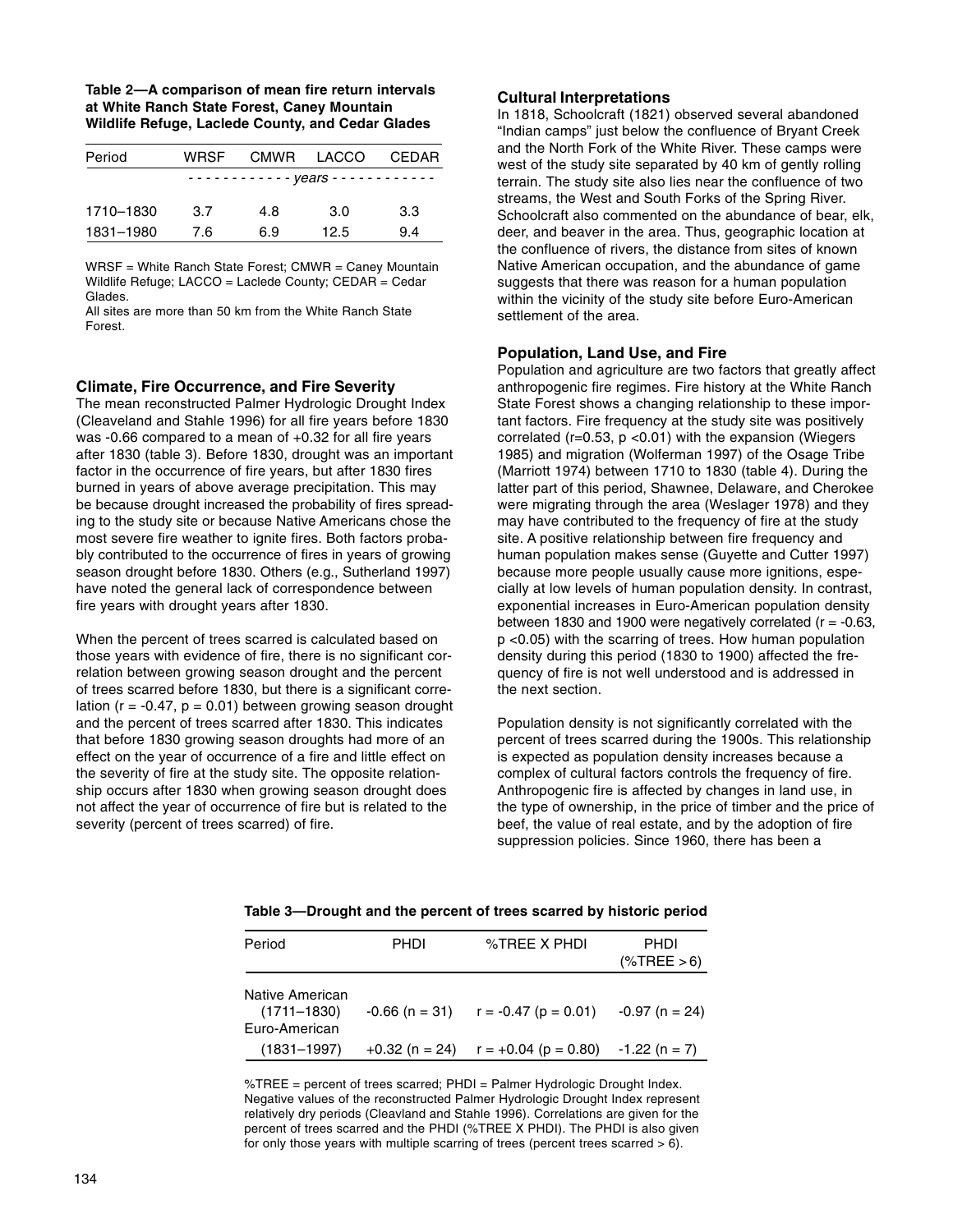|                                                | 1711-1830 | 1830-1900          | 1900-97      | 1960–90            |
|------------------------------------------------|-----------|--------------------|--------------|--------------------|
| Human population<br>density<br>Cattle on farms | 0.53      | $-0.63$<br>$-0.52$ | 0.08<br>0.07 | $-0.73$<br>$-0.74$ |

**Table 4—Correlations among population density, cattle density, and the percent of trees scarred (an 11-year moving average) by periods**

Cattle data and the correlation for the 1830 to 1900 period are based on the State cattle population from 1867 to 1900. Positive and negative correlations indicate that trends in the percent of trees scarred are coincident with changes in human and cattle production.

decrease in the percent of trees scarred and an increase human population density. The number of cattle on farms follows the same general trends as human population and its correlation with the percent of trees scarred (table 4).

### **Trends in the Fire Frequency of Forests and Savannas**

The trends in fire scarring of trees at the White Ranch State Forest are similar to patterns observed at other fire history sites in oak forest-savanna mosaics in southwestern Missouri (fig. 2). These sites include a site in the redcedar glades in Douglas County (Guyette and McGinnes 1982), a site on an oak-hickory ridge near the Gasconade River in Laclede County, (Cutter and Guyette 1994), and a site in a post oak forest-savanna at the Caney Mountain Wildlife Refuge (Guyette and Cutter 1991). The trend at these sites has been an increase in fire frequency before 1780, an increase in fire frequency and the percent of trees scarred

between 1780 and 1820, and then a steady decline in fire frequency ending circa 1900. A notable exception in fire trends at White Ranch State Forest is that the frequency of fire increases between 1960 and 1997, and it is greater than at the other sites, although differences are not statistically significant.

Differences in the fire regime before and after 1830 may be due to both a change in the frequency of fire and a change in the intensity of fire. The difference in the percent of trees scarred between the Native American period and the period of Euro-American settlement and development could be the result of a number of factors (table 5) that reduced the scarring of trees. These might include changes in fuel continuity, in vegetation type, in fuel characteristics, in farming practices, in the density of large herbivores, in fire frequency, and in the frequency and seasonality of human ignitions.



Figure 2—Patterns in fire scarring of post oaks at White Ranch State Forest compared with other fire history sites from oak forests and savannas throughout the Ozark Highlands in Missouri.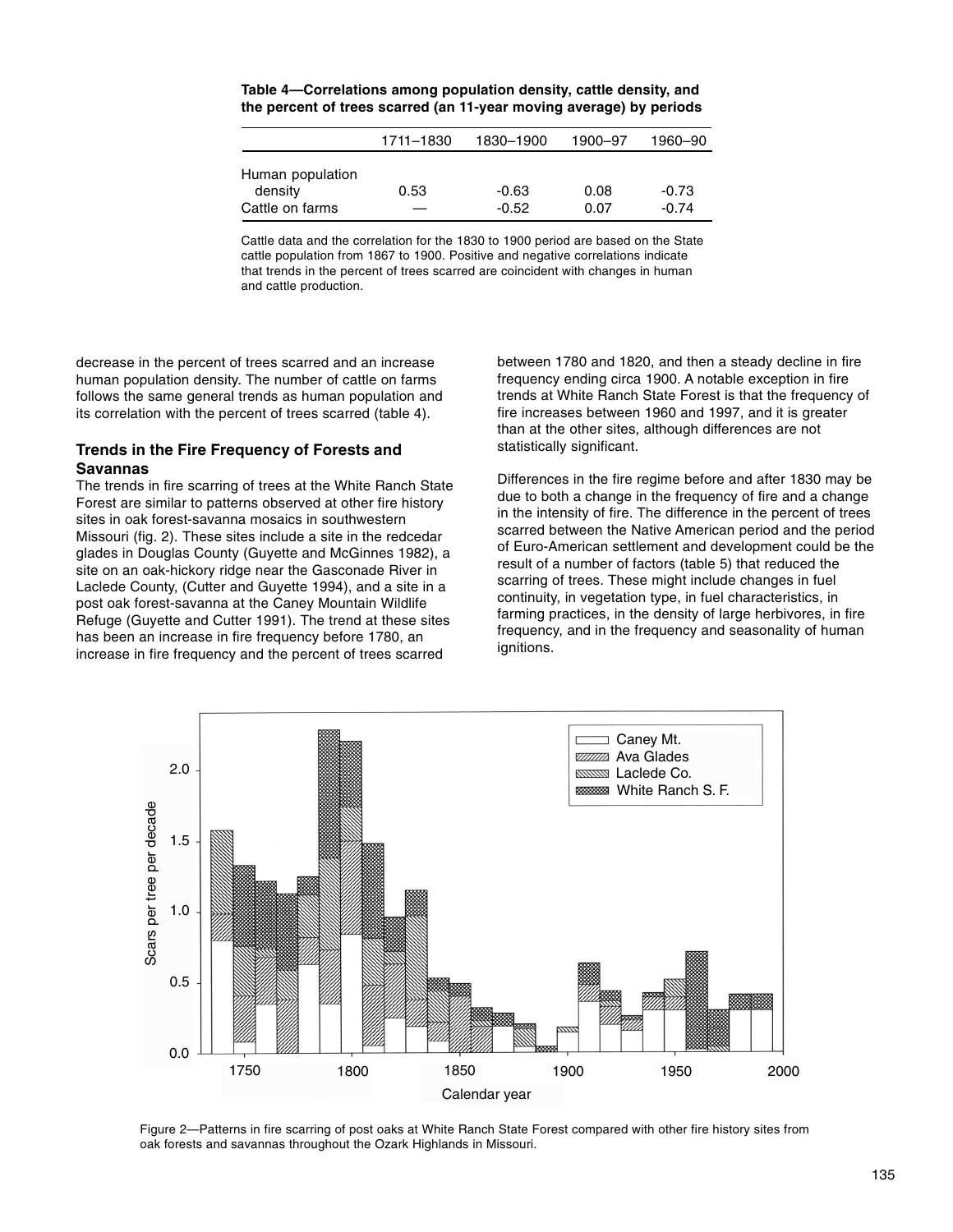**Table 5—Possible factors influencing fire frequency and the scarring of trees before and after 1830 in forestsavanna vegetation of the southwestern Ozarks**

| 1              | Fuel buildup during fire free intervals                                |
|----------------|------------------------------------------------------------------------|
|                | facilitates fire spread and intensity                                  |
| 2              | Fires in late summer and fall of year burn<br>hotter than spring fires |
| 3              | Warm season grasses create more volatile<br>fuels                      |
| 4              | Effects on fuels by herbivores limited                                 |
| 5              | Few firebreaks facilitate continuous spread                            |
|                | of fire                                                                |
| 6              | Native Americans choose the most severe<br>fire weather for burning    |
|                |                                                                        |
| After 1830     |                                                                        |
| 1              | Fire intensity low from annual fuel reduction<br>by fire               |
| 2              | Fires in spring cooler than fall fires                                 |
| 3              | More cool-season grasses are less volatile                             |
| $\overline{4}$ | Fuel reduction and trampling by more large<br>herbivores               |
| 5              | Increasing numbers of firebreaks, roads,<br>and fields                 |
| 6              | Fine prairie fuels replaced by slower                                  |
|                | burning forest litter                                                  |

# **Post Oak Regeneration**

The year of growth initiation for each post oak stem was determined. No periods of regeneration stood out as exceptional or different from the rest. This is in contrast to an earlier study (Cutter and Guyette 1994) in which the trees sampled indicated that the dominant overstory trees had regenerated in a stand replacement event that resulted in an even-aged overstory. Of the post oaks sampled, none had pith dates (no stems regenerated) between 1815 and 1880, which can be characterized as a period of decline in fire frequency, in percent of trees scarred in a fire year, and in increased settlement and agricultural development. However, because the sample trees were not randomly selected, any inferences regarding stem initiation may give a biased view of oak regeneration in relation to fire disturbance.

# **CONCLUSIONS**

- 1. Mean fire return intervals by periods were 3.7 years (1705 to 1830), 7.6 years (1831 to 1960), and 3.6 years (1961 to 1997). The percent of trees scarred is significantly different (t=5.1,  $p$  <0.0001) for the two periods 1705 to 1830 and 1831 to 1960. Since some fires may not have scarred any of the sample trees, these interval estimates are minimum fire return intervals for the study area.
- 2. Population density is an important factor related to fire frequency. Before 1830 fire frequency is positively related to human population density, a source of anthropogenic ignitions.
- 3. Later (1830 to 1900) population density is inversely correlated with fire frequency as land use effects reduce the frequency and severity of fires.
- 4. Fires were more likely to have occurred in drought years before 1830 than after 1830.
- 5. Droughts are related to the percent of trees scarred after 1830 in years with evidence of fire.
- 6. Historical documentation of Native American populations 40 km west of the study site in the early 1800s indicates anthropogenic ignitions maintained the level of fire frequency documented before 1830.
- 7. The trends in fire frequency at White Ranch State Forest are similar to those found at three other sites in the Missouri Ozarks with areas of oak forest and savanna vegetation.
- 8. A declining trend in the percent of trees scarred at White Ranch State Forest between 1830 and 1900 is the opposite of trends of increasing fire frequency found in highly dissected and forested regions of the Ozarks such as the Current River watershed.
- 9. Although a complete age structure was not determined for the study forest, dates of stem initiation of the dominant post oaks sampled do not indicate that this was an even-aged forest originating from a stand replacement type disturbance. Dominant post oaks regenerated throughout the past 292 years resulting in an irregular age structure of overstory oaks. Regeneration of dominant post oaks was minimal during a period in the fire chronology when fires burned less frequently and with less intensity.

# **LITERATURE CITED**

- Chandler, C.; Cheney, P.; Thomas, P. [and others]. 1983. Fire in forestry. Vol. I: Forest fire behavior and effects. New York: Wiley-Interscience. 450 p.
- Cleaveland, M.K.; Stahle, D.W. 1996. Variability of hydrologic drought in the Ozark Highlands, 1680-1980. In: Tree rings, environment, and humanity. Dean, J.S.; Meko, D.; Swetnam, T., eds. Radiocarbon. 43-50.
- Cutter, B.E.; Guyette, R.P. 1994. Fire frequency on an oak-hickory ridge top in Missouri. American Midland Naturalist 132: 393-398.
- Guyette, R.P.; Cutter, B.E. 1991. Tree-ring analysis of fire history of a post oak savanna in the Missouri Ozarks. Natural Areas Journal 11: 93-99.
- Guyette, R.P.; Cutter, B.E. 1997. Fire history, population, and calcium cycling in the Current River watershed. In: Pallarydy, S.G.; Cecich, R.A.; Garrett, H.E.; Johnson, P.S., eds. Proceedings 11th Central Hardwood Forest Conference. 1997 March 23-26; Columbia, MO. USDA Forest Service, North Central Forest Experiment Station GTR NC-188. 354-372.
- Guyette, R.P.; McGinnes, E.A., Jr, 1982. Fire history of an Ozark glade in Missouri. Transactions of the Missouri Academy of Science 16: 85-93.
- Marriott, A. 1974. Osage Indians II. New York: Garland Pub. Inc. 270 p.
- Paulsell, L.K. 1957. Effects of burning on Ozark hardwood timberlands. Columbia, MO: University of Missouri Agricultural Experiment Station Bull. 640. 24 p.